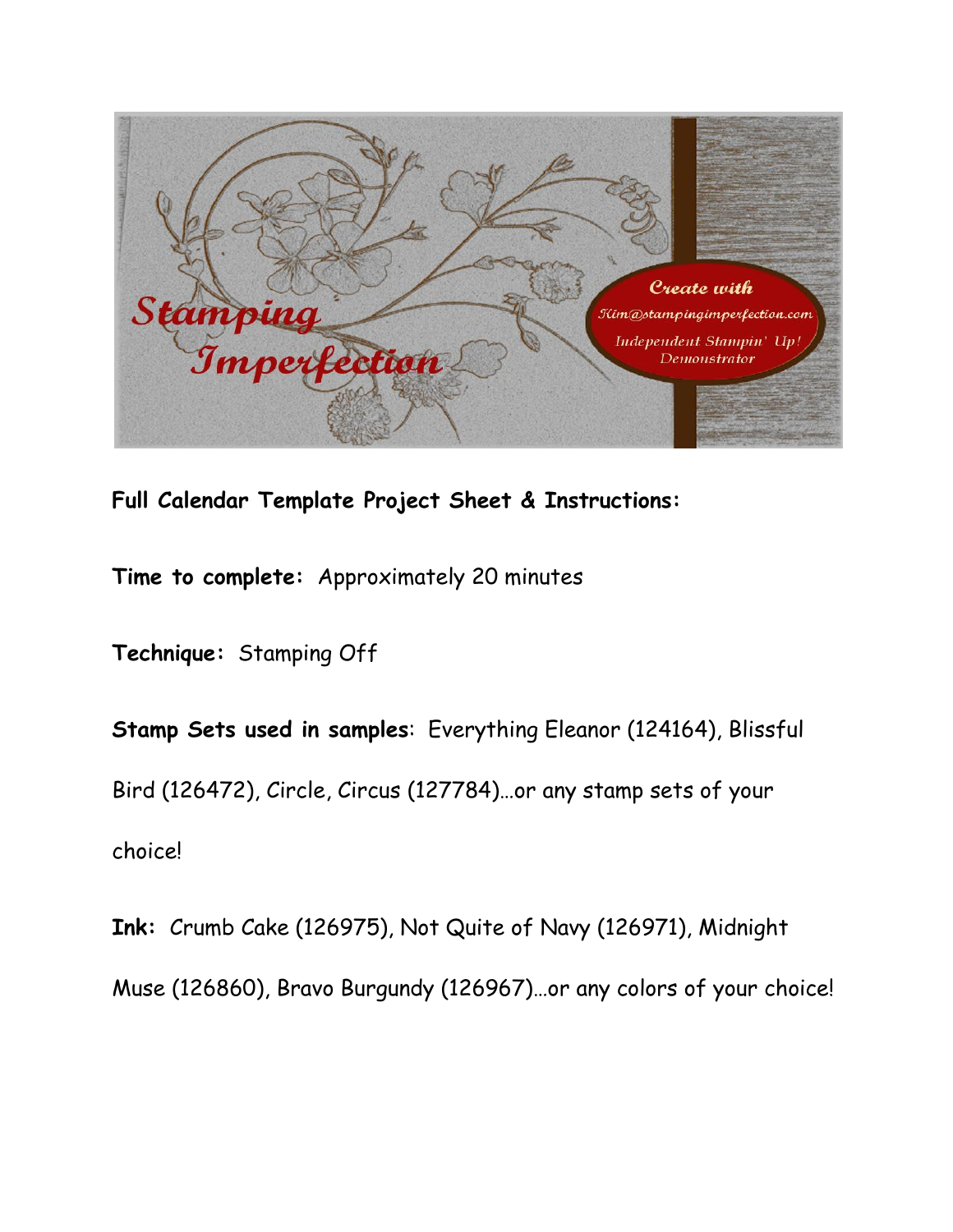**Paper:** Very Vanilla (101650, In Colors of Designer Series Paper (126910)

**Tools and Accessories:**

Big Shot (113439)

Apothecary Accents Framelits (127003)

Bird Builder Punch (117191)

Brads (119737)

Snail (104332)

Stamping Dimensionals (104430)

**Other:** You will need a printer to print the calendars from the templates. You may want a frame for your completed project or a chipboard back.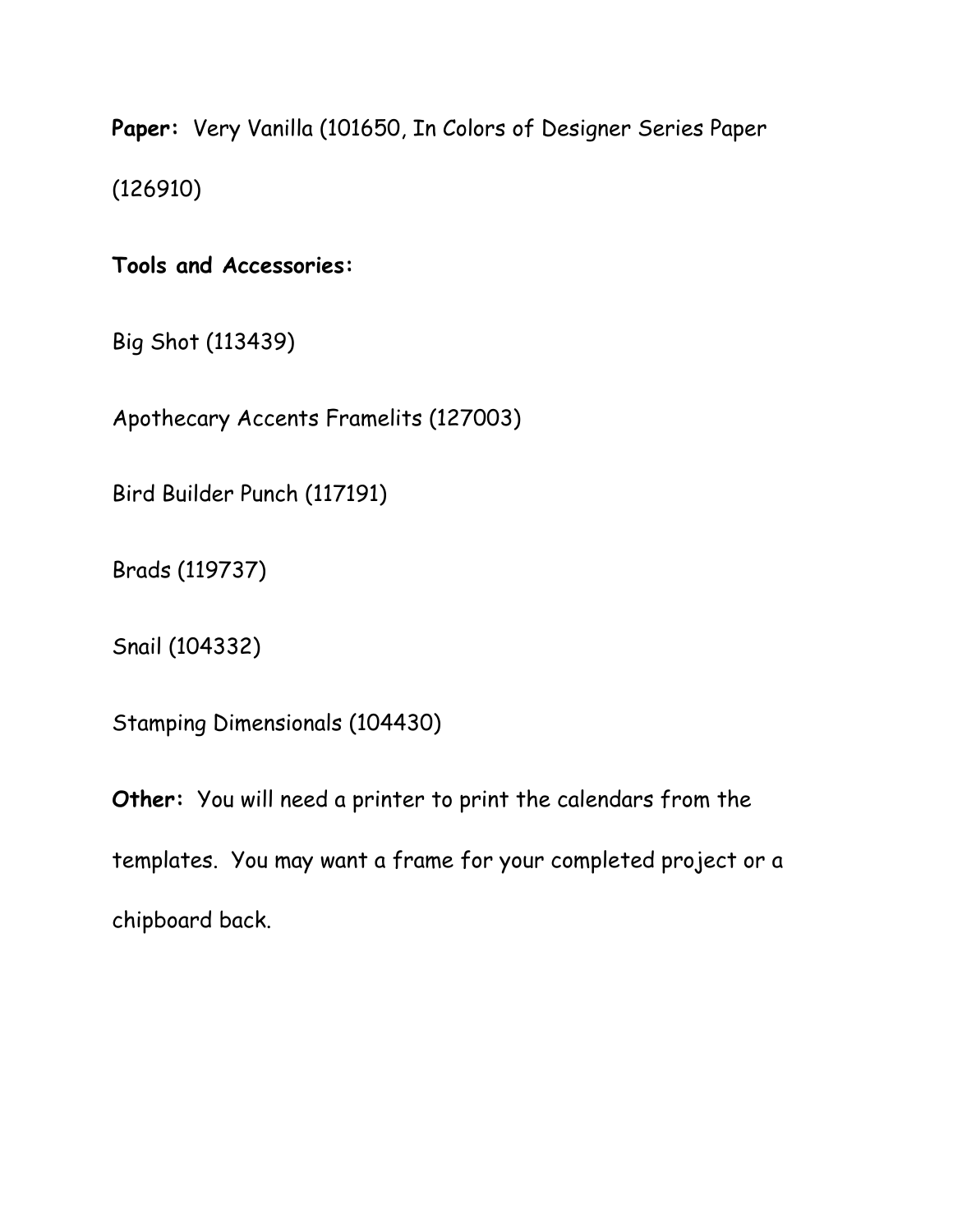## **Directions:**

- 1. Decide whether you want to stamp the background and then print the calendar (ex. Everything Eleanor Calendar) or do you want to print and then stamp the background (ex. Circle Circus). Make sure you also print the year date template on Very Vanilla.
- 2. Place your Very Vanilla Card Stock in your printer, select the template and print the calendar.
- 3. Stamp your background if you have not already done so using Crumb Cake Ink for the Everything Eleanor. Use the Bravo Burgundy, Not Quite Navy and Crumb Cake for the Circle Circus.
- 4. Stamp the tag from Everything Eleanor and use your paper snips to cut it out.
- 5. Use the Apothecary Accents to cut out the date with the matching shape on Very Vanilla card stock.
- 6. Use Stampin' Dimensionals to attach the Everything Eleanor Tag to the top of the calendar. (Check your placement using your